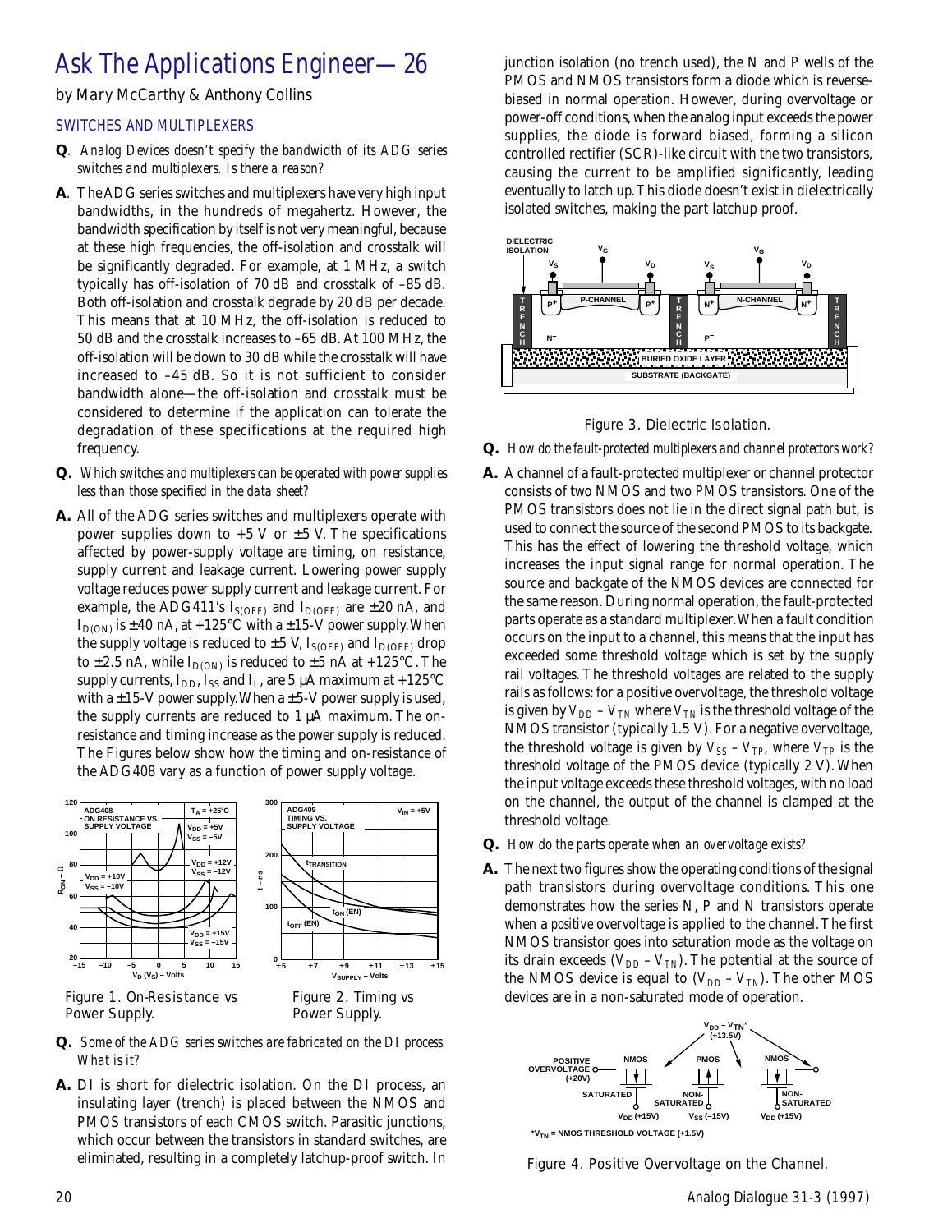When a *negative* overvoltage is applied to a channel, the PMOS transistor enters a saturated mode of operation as the drain voltage exceeds ( $V_{SS}$  –  $V_{TP}$ ). As with a positive overvoltage, the other MOS devices are non-saturated.



Figure 5. Negative Overvoltage on the Channel.

## *Q. How does loading affect the clamping voltage?*

**A.** When the channel is loaded, the channel output will clamp at a value of voltage between the thresholds. For example, with a load of 1 kΩ,  $V_{DD}$  = 15 V, and a positive overvoltage, the output will clamp at  $V_{DD}$  –  $V_{TN}$  –  $\Delta V$ , where  $\Delta V$  is due to the IR voltage drop across the channels of the non-saturated MOS devices. In the example shown below the voltage at the output of the clamped NMOS is 13.5 V. The on-resistance of the two remaining MOS devices is typically 100 Ω. Therefore, the current is 13.5 V/(1 k $\Omega$  + 100  $\Omega$ ) = 12.27 mA. This produces a voltage drop of 1.2 V across the NMOS and PMOS resulting in a clamp voltage of 12.3 V. The current during a fault condition is determined by the load on the output, i.e.,  $V_{CLAMP}/R_L$ .



Figure 6. Determining the clamping point.

- *Q. Do the fault-protected multiplexers and channel protectors function when the power supply is absent.*
- **A.** Yes. These devices remain functional when the supply rails are down or momentarily disconnected. When  $V_{DD}$  and  $V_{SS}$  equal 0 V, all the transistors are off, as shown, and the current is limited to sub nanoampere levels.



Figure 7. Power Supplies Absent.

- *Q. What is "charge injection"?*
- **A.** Charge injection in analog switches and multiplexers is a level change caused by stray capacitance associated with the NMOS and PMOS transistors that make up the analog switch. The Figure below models the structure of an analog switch and the

stray capacitance associated with such an implementation. The structure basically consists of an NMOS and PMOS device in parallel. This arrangement produces the familiar "bathtub" resistance profile for bipolar input signals. The equivalent circuit shows the main parasitic capacitances that contribute to the charge injection effect,  $C_{GDN}$  (NMOS gate to drain) and  $C_{GDP}$ (PMOS gate to drain). The gate-drain capacitance associated with the PMOS device is about twice that of the NMOS device, because for both devices to have the same *on*-resistance, the PMOS device has about twice the area of the NMOS. Hence the associated stray capacitance is approximately twice that of the NMOS device for typical switches found in the marketplace.



Figure 8. CMOS Switch Structure showing parasitic capacitance. Figure 9. Equivalent circuit showing the main parasitics which contribute to charge injection.

When the switch is turned on, a positive voltage is applied to the gate of the NMOS and a negative voltage is applied to the gate of the PMOS. Because the stray gate-to-drain capacitances are mismatched, unequal amounts of positive and negative charge are injected onto the drain. The result is a removal of charge from the output of the switch, manifested as a negativegoing voltage spike. Because the analog switch is now turned on this negative charge is quickly discharged through the on resistance of the switch (100 Ω). This can be seen in the simulation plot at 5 µs. Then when the switch is turned off, a negative voltage is applied to the gate of the NMOS and a positive voltage is applied to the gate of the PMOS. The result is charge added to the output of the switch. Because the analog switch is now off, the discharge path for this injected positive charge is a high impedance (100 MΩ). The result is that the load capacitance stores this charge until the switch is turned on again. The simulation plot clearly shows this with the voltage on  $C_{L}$  (as a result of charge injection) remaining constant at 170 mV until the switch is again turned on at 25 µs. At this point an equivalent amount of negative charge is injected onto the output, reducing the voltage on  $C_L$  to 0 V. At 35 µs the switch is turned on again and the process continues in this cyclic fashion.



Figure 10. Timing used for simulation in Figure 11.